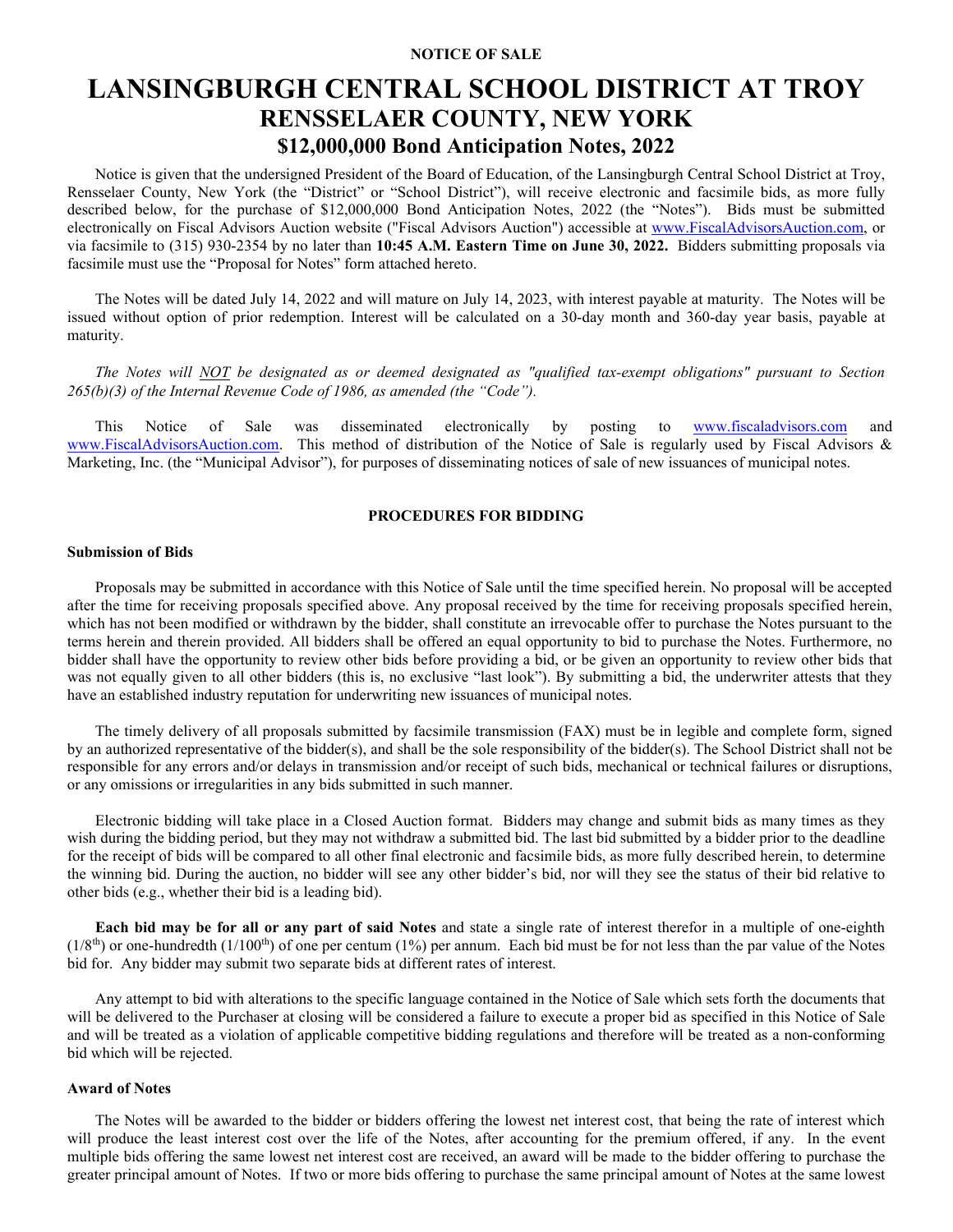net interest rate are received, an award will be made by lot from among such lowest bids. The right is reserved by said School District to award to any bidder all or any part of the Notes which such bidder offers to purchase and, in such event, the premium, if any, specified by such bidder will be pro-rated. In any event, the award of said Notes will be made on the basis of the bid or combination of bids offering to purchase the Notes on terms most favorable to said School District.

The School District reserves the right to reject any and all bids (regardless of the interest rate bid), to reject any bid not complying with this official Notice of Sale and, so far as permitted by law, to waive any irregularity or informality with respect to any bid or the bidding process. All or none bids will be rejected. Conditional bids will be rejected, including any bid subject to credit approval.

The School District may, after selecting the low bidder(s), decrease the aggregate principal amount of the Notes in an amount not in excess of the premium offered by the successful bidder and, if so decreased, the amount of such Notes will be adjusted to the extent necessary, in order that the total proceeds, which include the total principal amount of the Notes plus the original issue premium received by the School District does not exceed the maximum amount permitted under applicable provisions of the Code.

#### **Registration to Bid**

To bid electronically using Fiscal Advisors Auction, bidders must first visit the Fiscal Advisors Auction website at [www.FiscalAdvisorsAuction.com](http://www.fiscaladvisorsauction.com/) where, if they have never registered with either Fiscal Advisors Auction or any municipal debt auction website powered by Grant Street Group, they can register and then request admission to the District's auction. Only FINRA registered broker dealers, dealer banks with DTC clearing arrangements and banks or trust companies located and authorized to do business in the State of New York will be eligible to bid. The District will determine whether any request for admission is granted. Bidders who have previously registered with Fiscal Advisors Auction may call auction support at (412) 391- 5555 x1370, to confirm their ID or password. The use of Fiscal Advisors Auction shall be at the bidder's risk, and the District shall have no liability with respect thereto. Bidders shall not be required to register in order to submit a facsimile bid.

# **Rules of MuniAuction**

The "Rules of Fiscal Advisors Auction" can be viewed on the Fiscal Advisors Auction website and are incorporated by reference in this Notice of Sale. Bidders must comply with the Rules of Fiscal Advisors Auction in addition to the requirements of this Notice of Sale. In the event the Rules of Fiscal Advisors Auction conflict with this Notice of Sale, this Notice of Sale shall prevail.

# **Disclaimer**

Each prospective bidder who wishes to submit electronic bids shall be solely responsible to register to bid via Fiscal Advisors Auction. Each qualified prospective bidder shall be solely responsible to make necessary arrangements to access Fiscal Advisors Auction for purposes of submitting its bid in a timely manner and in compliance with the requirements of this Notice of Sale. Neither the District nor Fiscal Advisors Auction shall have any duty or obligation to undertake such registration to bid for any prospective bidder or to provide or assure such access to any qualified prospective bidder, and neither the District nor Fiscal Advisors Auction shall be responsible for a bidder's failure to register to bid or for proper operation of, or have any liability for any delays or interruptions of, or any damages caused by Fiscal Advisors Auction. The District is using Fiscal Advisors Auction as a communications mechanism, and not as the District's agent, to conduct the electronic bidding for the Notes. If a prospective bidder encounters any difficulty in registering to bid, or submitting or modifying a bid for the Notes, it should telephone Fiscal Advisors Auction and notify the District's Municipal Advisor at (315) 752-0051 (provided that the District shall have no obligation to take any action whatsoever upon receipt of such notice). After receipt of bids is closed, the District through Fiscal Advisors Auction or telephone will indicate the apparent successful bidder. Such message is a courtesy only for viewers, and does not constitute the award of the Notes. The Fiscal Advisors Auction bids will be compared with bids received outside of Fiscal Advisors Auction, if any, before the award is made. Each bid will remain subject to review by the District to determine its net interest cost and compliance with the terms of this Notice of Sale.

### **Issue Price**

By submitting a bid, each bidder is certifying that its bid is a firm offer to purchase the Notes, is a good faith offer which the bidder believes reflects current market conditions, and is not a "courtesy bid" being submitted for the purpose of assisting in meeting the competitive sale requirements relating to the establishment of the "issue price" of the Notes pursuant to Section 148 of the Code including the requirement that bids be received from at least three (3) underwriters of municipal bonds who have established industry reputations for underwriting new issuances of municipal bonds (the "Competitive Sale Requirements"). The Municipal Advisor will advise the winning bidder if the Competitive Sale Requirements were met at the same time it notifies the winning bidder of the award of the Notes. Bids will not be subject to cancellation in the event that the Competitive Sale Requirements are not satisfied.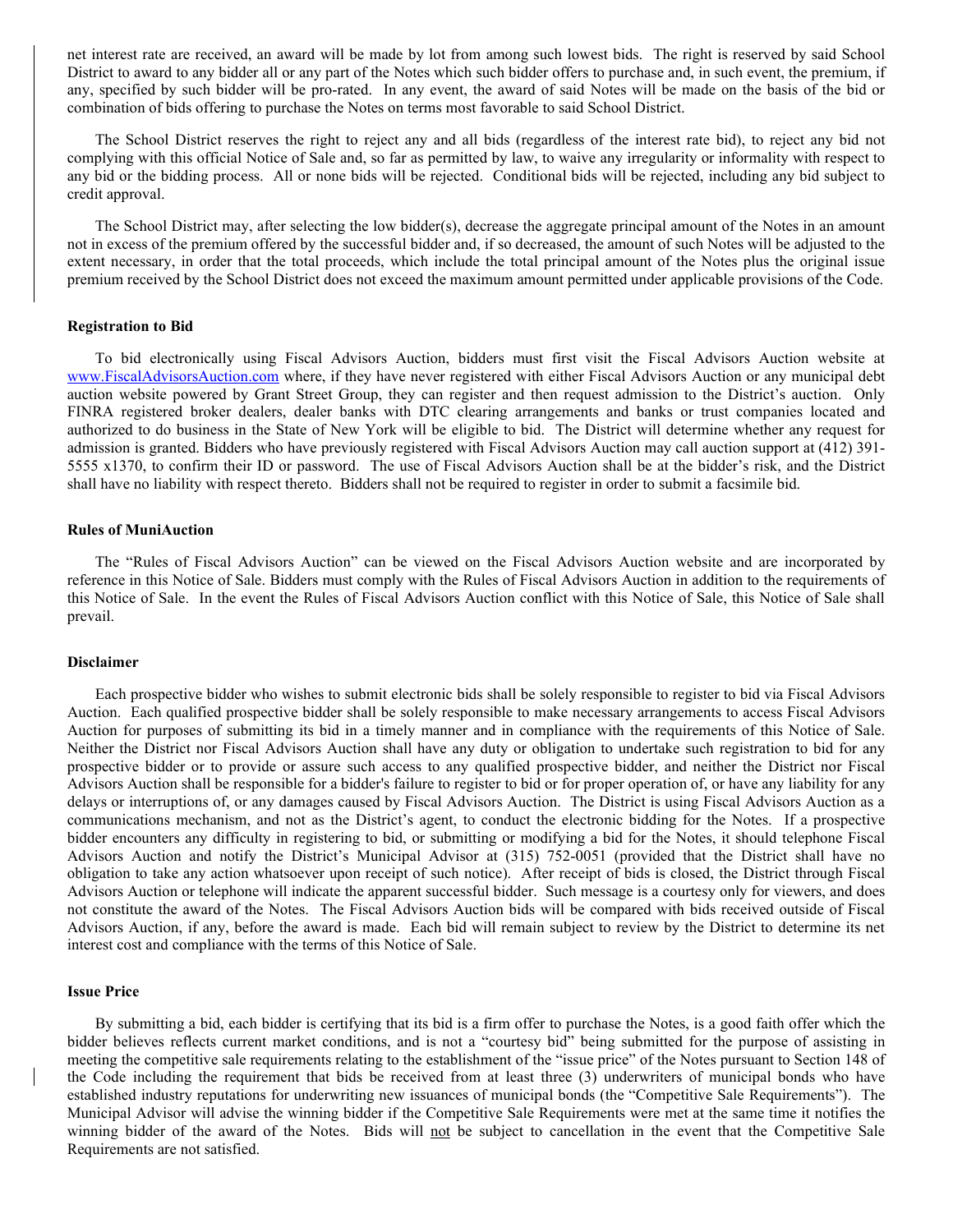The winning bidder shall, within one (1) hour after being notified of the award of the Notes, advise the Municipal Advisor by electronic or facsimile transmission of the reasonably expected initial public offering price or yield of each maturity of the Notes (the "Initial Reoffering Prices") as of the date of the award.

By submitting a bid, the winning bidder agrees (unless the winning bidder is purchasing the Notes for its own account and not with a view to distribution or resale to the public) that if the Competitive Sale Requirements are not met, it will elect and satisfy either option (1) or option (2) described below. *Such election must be made on the bid form submitted by each bidder*.

For purposes of the "hold the price" or "follow the price" requirement described below, a "maturity" refers to Notes that have the same interest rate, credit and payment terms.

(1) Hold the Price. The winning bidder:

(a) will make a bona fide offering to the public of all of the Notes at the Initial Reoffering Prices and provide Bond Counsel with reasonable supporting documentation, such as a copy of the pricing wire or equivalent communication, the form of which is acceptable to Bond Counsel,

(b) will neither offer nor sell to any person any Notes within a maturity at a price that is higher, or a yield that is lower, than the Initial Reoffering Price of such maturity until the earlier of (i) the date on which the winning bidder has sold to the public at least 10 percent of the Notes of such maturity at a price that is no higher, or a yield that is no lower, than the Initial Reoffering Price of such maturity or (ii) the close of business on the 5<sup>th</sup> business day after the date of the award of the Notes, and

(c) has or will include within any agreement among underwriters, any selling group agreement and each retail distribution agreement (to which the winning bidder is a party) relating to the initial sale of the Notes to the public, together with the related pricing wires, language obligating each underwriter to comply with the limitations on the sale of the Notes as set forth above.

(2) Follow the Price. The winning bidder:

(a) will make a bona fide offering to the public of all of the Notes at the Initial Reoffering Prices and provide the School District with reasonable supporting documentation, such as a copy of the pricing wire or equivalent communication, the form of which is acceptable to Bond Counsel,

(b) will report to the School District information regarding the actual prices at which at least 10 percent of the Notes within each maturity of the Notes have been sold to the public,

(c) will provide the School District with reasonable supporting documentation or certifications of such sale prices the form of which is acceptable to Bond Counsel. This reporting requirement, which may extend beyond the closing date of the Notes, will continue until such date that 10 percent of each maturity of the Notes has been sold to the public, and

(d) has or will include within any agreement among underwriters, any selling group agreement and each retail distribution agreement (to which the winning bidder is a party) relating to the initial sale of the Notes to the public, together with the related pricing wires, language obligating each underwriter to comply with the reporting requirement described above.

Regardless of whether or not the Competitive Sale Requirements were met, the winning bidder shall submit to the School District a certificate (the "Reoffering Price Certificate"), satisfactory to Bond Counsel, prior to the delivery of the Notes stating the applicable facts as described above. The form of Reoffering Price Certificate is available by contacting Bond Counsel or the Municipal Advisor.

If the winning bidder has purchased the Notes for its own account and not with a view to distribution or resale to the public, then, whether or not the Competitive Sale Requirements were met, the Reoffering Price Certificate will recite such facts and identify the price or prices at which the purchase of the Notes was made.

For purposes of this Notice, the "public" does not include the winning bidder or any person that agrees pursuant to a written contract with the winning bidder to participate in the initial sale of the Notes to the public (such as a retail distribution agreement between a national lead underwriter and a regional firm under which the regional firm participates in the initial sale of the Notes to the public). In making the representations described above, the winning bidder must reflect the effect on the offering prices of any "derivative products" (e.g., a tender option) used by the bidder in connection with the initial sale of any of the Notes.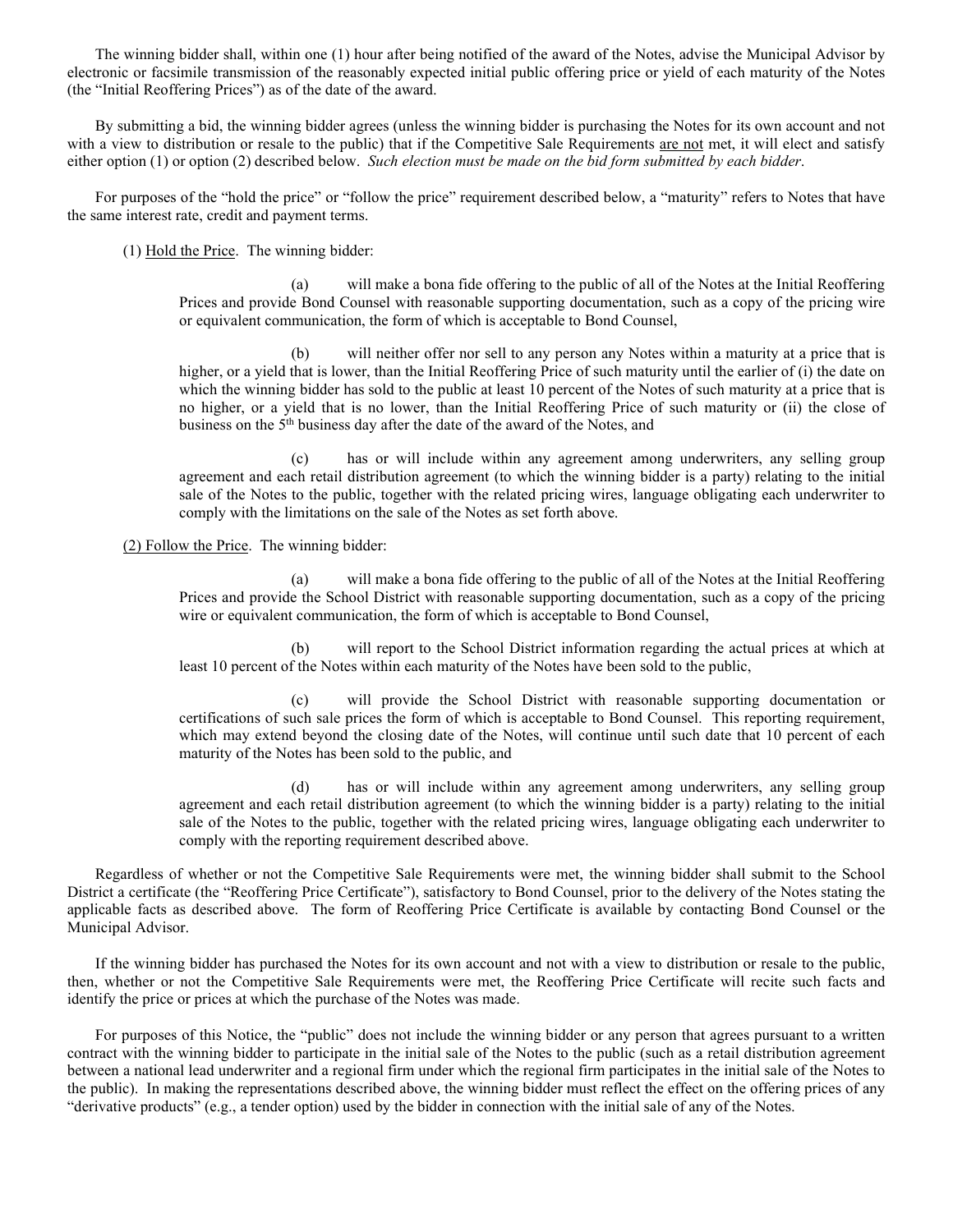### **THE NOTES**

#### **Security for the Notes**

The Notes will be valid and legally binding general obligations of the District, all the taxable real property within which will be subject to the levy of ad valorem taxes to pay the Notes and interest thereon, without limitation as to rate or amount. The District will pledge its faith and credit for the payment of the principal of the Notes and interest thereon.

# **Form of the Notes**

At the option of the purchaser(s), the Notes will be issued in (i) registered certificated form, registered in the name of the purchasers(s) or (ii) book-entry-only form registered to Cede & Co., as the partnership nominee for The Depository Trust Company, New York, New York ("DTC"). All expenses related to DTC shall be the responsibility of the purchaser.

If the Notes are issued in non-book-entry form, they will be issued as registered certificated obligations, in the name of the purchaser. Principal and interest on the Notes are payable at maturity in lawful money of the United States of America (Federal Funds) at the offices of the School District. The purchaser(s) shall have the right to designate a bank or banks located and authorized to do business in the State of New York as the place or places for the payment of the principal and interest on the Notes. Any related bank fees, if any, are to be paid by the purchaser(s). A single note certificate will be issued for those Notes bearing the same rate of interest in the aggregate principal amount awarded to such purchaser(s) at such interest rate.

If the purchaser(s) notifies Bond Counsel by 3:00 P.M., Prevailing Time on the date of sale, such Notes may be issued in the form of book-entry-only notes, in the denomination corresponding to the aggregate principal amount of the Note. In the event that the Purchaser(s) choose book-entry-only, as a condition to delivery of the Notes, the successful bidder(s) will be required to cause such note certificates to be (i) registered in the name of Cede & Co., as nominee of The Depository Trust Company, New York, New York ("DTC"), and (ii) deposited with DTC to be held in trust until maturity. DTC is an automated depository for securities and clearinghouse for securities transactions, and will be responsible for establishing and maintaining a book-entry system for recording the ownership interests of its participants, which include certain banks, trust companies and securities dealers, and the transfers of the interests among its participants. The DTC participants will be responsible for establishing and maintaining records with respect to the Notes. Individual purchases of beneficial ownership interests in the Notes may only be made through book entries (without certificates issued by the District) made on the books and records of DTC (or a successor depository) and its participants, in denominations of \$5,000 or integral multiples thereof, except for a necessary odd denomination. Principal of and interest on the Notes will be payable by the District by wire transfer or in clearinghouse funds to DTC or its nominee as registered owner of the Notes. Transfer of principal and interest payments to participants of DTC will be the responsibility of DTC; transfer of principal and interest payments to beneficial owners by participants of DTC will be the responsibility of such participants and other nominees of beneficial owners. The District will not be responsible or liable for payments by DTC to its participants or by DTC participants to beneficial owners or for maintaining, supervising or reviewing the records maintained by DTC, its participants or persons acting through such participants.

#### **CUSIP Identification Numbers**

The Municipal Advisor intends to provide the purchaser of the issue with CUSIP identification numbers as is discussed in the Preliminary Official Statement, in compliance with MSRB Rule G-34, (a)(i) (A)-(H). As is further discussed in Rule G-34 the purchaser, as the "dealer who acquires" the issue, is responsible for the registration fee to the CUSIP Bureau for this service. It is anticipated that CUSIP identification numbers will be printed on the Notes. All expenses in relation to the printing of CUSIP numbers on the Notes will be paid for by the District provided, however; that the District assumes no responsibility for any CUSIP Service Bureau charge or other charges that may be imposed for the assignment of such numbers.

# **Delivery Date and Place of Delivery**

Said Notes will be delivered through the facilities of DTC in Jersey City, New Jersey or otherwise as may be agreed with the purchaser(s) on or about July 14, 2022. The purchase price of said Notes, in accordance with each purchaser's(s') bid, shall be paid in Federal Funds or other funds available for immediate credit on said delivery date.

# **Ratings**

The Notes are not rated. Subject to the approval of the District, the purchaser(s) of the Notes may have a rating completed after the sale at the expense of the purchaser(s), including any fees to be incurred by the District, such as a rating action that may require the filing of a material event notification to EMMA.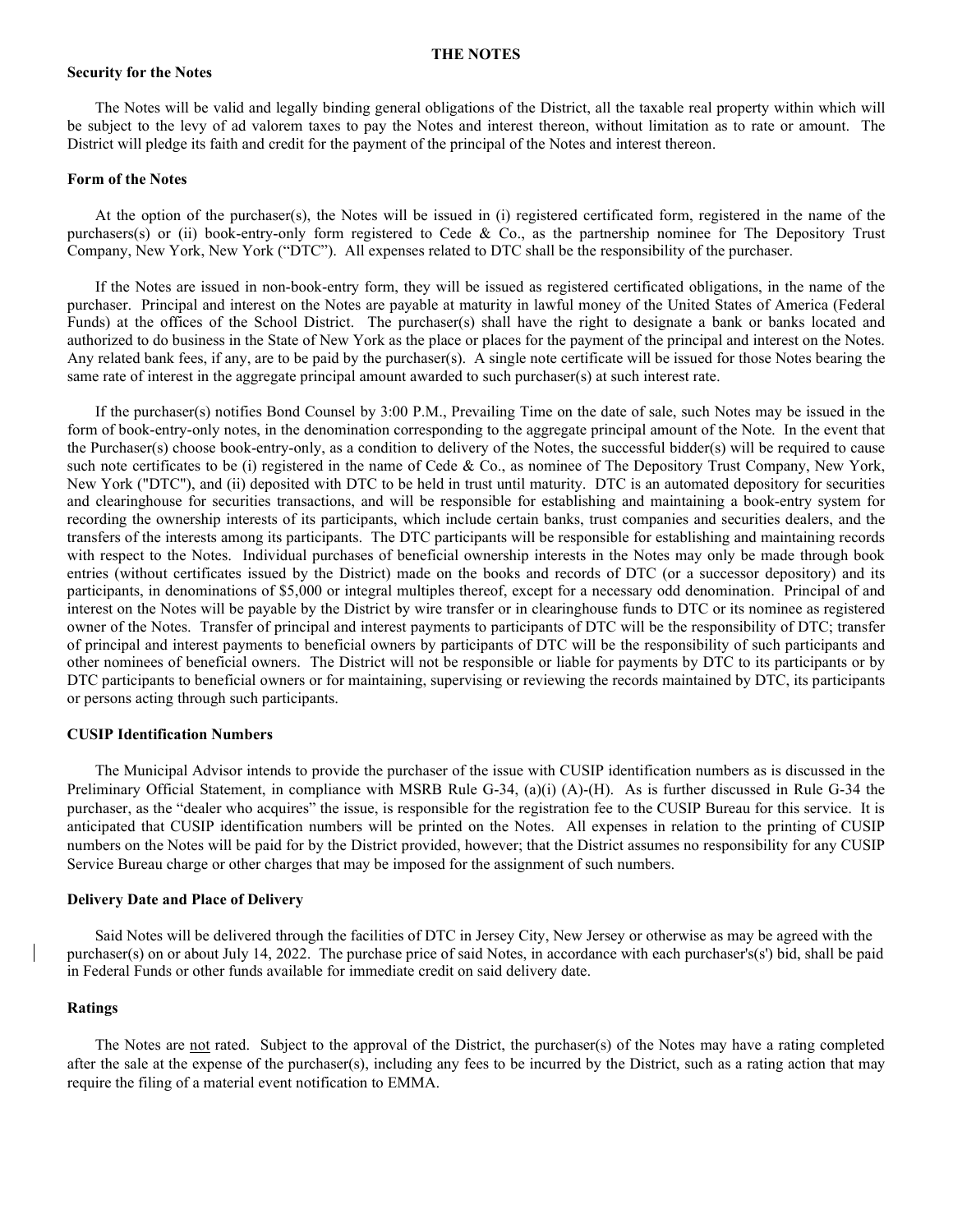# **Legal Opinion**

As a condition to each purchaser(s)'s obligation to accept delivery of and pay for the Notes, such purchaser(s) will be furnished, without cost, the following, dated as of the date of the delivery of and payment for said Notes: (i) a certificate of the President of the Board of Education certifying that (a) as of the date of the Official Statement furnished by the District in relation to said Notes which Official Statement is deemed by the District to be final for purposes of Securities and Exchange Commission Rule 15c2-12, except for the omission therefrom of those items allowable under said Rule, said Official Statement did not contain any untrue statements of material fact or omit to state a material fact necessary to make the statements therein, in the light of the circumstances under which they were made, not misleading, subject to the condition that while information in said Official Statement obtained from sources other than the District is not guaranteed as to accuracy, completeness or fairness, he has no reason to believe and does not believe that such information is materially inaccurate or misleading, and (b) to his knowledge, since the date of said Official Statement, there have been no material transactions not in the ordinary course of affairs entered into by the District and no material adverse changes in the general affairs of the District or in its financial condition as shown in said Official Statement other than as disclosed in or contemplated by said Official Statement, (ii) a Closing Certificate, constituting a receipt for the Note proceeds and a signature certificate, which will include a statement that no litigation is pending, or to the knowledge of the signers, threatened affecting the Notes, (iii) an arbitrage certificate executed on behalf of the District which will include, among other things, covenants, relating to compliance with the Code, with the owners of the Notes that the District will, among other things, (A) take all actions on its part necessary to cause interest on the Notes to be excluded from gross income of the owners thereof for Federal income tax purposes, including without limitation, restricting, to the extent necessary, the yield on investments made with the proceeds of the Notes and investment earnings thereon, making required payments to the Federal Government, if any, and maintaining books and records in a specified manner, where appropriate, and (B) refrain from taking any action which would cause interest on the Notes to be includable in the gross income of the owners thereof for Federal income tax purposes, including, without limitation, refraining from spending the proceeds of the Notes and investment earnings thereon on certain specified purposes; and (iv) a Certificate of the District, executed by the President of the Board of Education, stating that the District has agreed, in accordance with the Rule 15c2-12, to provide or cause to be provided, timely notice of the occurrence of certain listed events with respect to the Notes, and (v) the approving legal opinion as to the validity of the Notes of **Barclay Damon LLP, Bond Counsel, Albany, New York**. Reference should be made to said Official Statement for a description of the scope of Bond Counsel's engagement in relation to the issuance of the Notes and matters covered by such legal opinion. Furthermore, reference should be made to the information under the headings "LEGAL MATTERS" and "TAX MATTERS" in the Official Statement.

In the event of a default in the payment of the principal of and/or interest on the Notes, the State Comptroller is required to withhold, under certain conditions prescribed by Section 99-b of the State Finance Law, state aid and assistance to the District and to apply the amount thereof so withheld to the payment of such defaulted principal and/or interest, which requirement constitutes a covenant by the State with the holders from time to time of the Notes.

#### **Document Accompanying the Delivery of the Notes**

Any party executing and delivering a bid for the Notes agrees, if its bid is accepted by the District, to provide to the District, in writing, within two business days after the date of such award, all information which said successful bidder(s) determines is necessary for it to comply with SEC Rule 15c2-12, including all necessary pricing and sale information, information with respect to the purchase of municipal bond insurance, if any, and underwriter identification. Within five business days following receipt by the District thereof, the District will furnish to the successful bidder(s), in reasonable quantities as requested by the successful bidder(s), copies of said Official Statement, updated as necessary, and supplemented to include said information. Failure by the successful bidder(s) to provide such information will prevent the District from furnishing such Official Statement as described above. The District shall not be responsible or liable in any manner for the successful bidder(s)'s determination of information necessary to comply with SEC Rule 15c2-12 or the accuracy of any such information provided by the successful bidder(s) or for failure to furnish such Official Statements as described above which results from a failure by the successful bidder(s) to provide the aforementioned information within the time specified. Acceptance by the successful bidder(s) of such final Official Statements shall be conclusive evidence of the satisfactory completion of the obligations of the District with respect to the preparation and delivery thereof.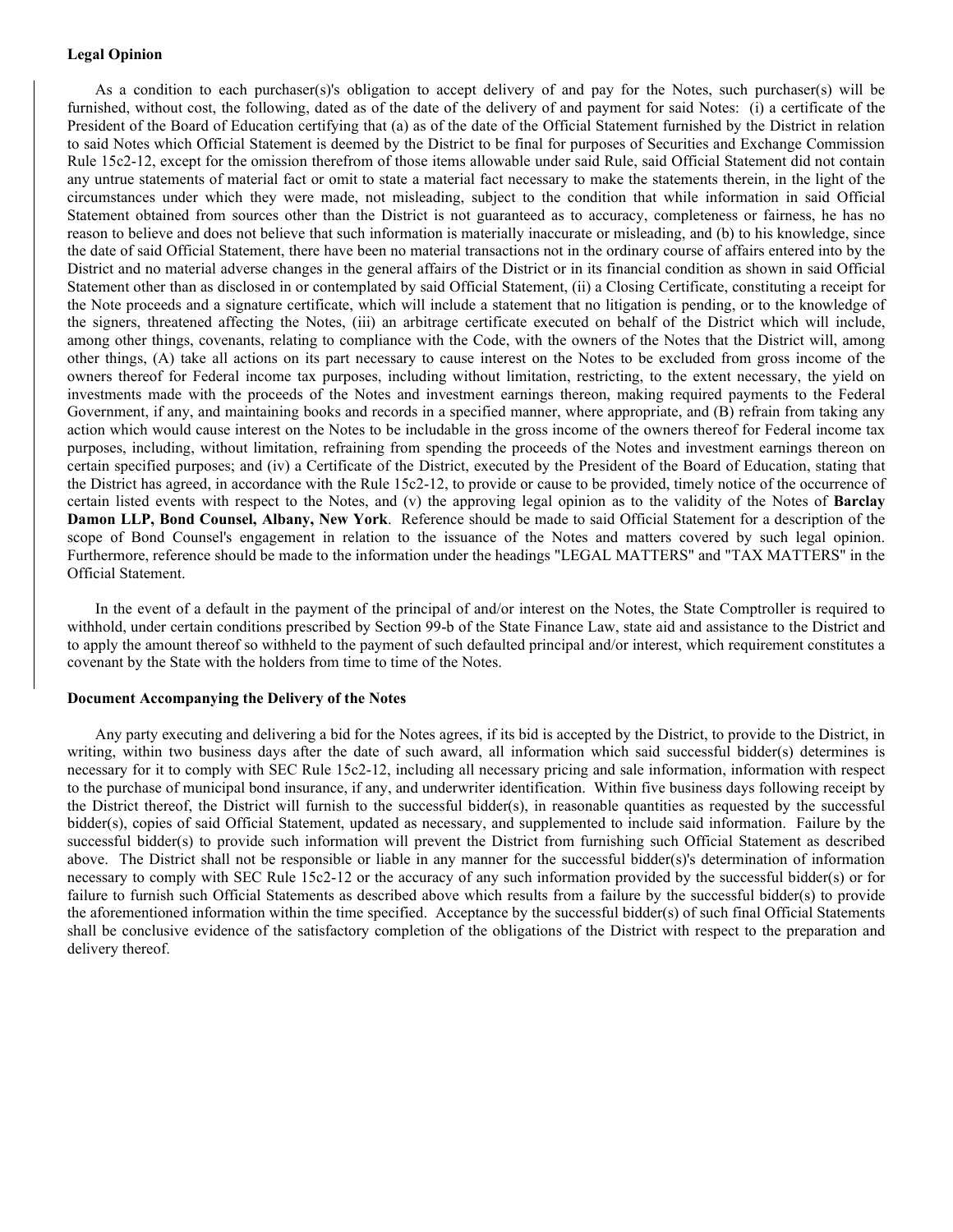# **Contact Information**

The School District contact information is as follows: Ms. Linda Klime, Business Administrator, 576 5th Avenue, Troy, New York 12182, Phone: (518) 233-6850 x33404, Telefax: (518) 235-5838, email: *lklime@lansingburgh.org.* 

The District's Bond Counsel information is as follows: M. Cornelia Cahill, Esq., Barclay Damon LLP, 80 State Street Albany, New York 12207, Phone: (518) 429-4296, Fax: (518) 533-2926, Email: [mcahill@barclaydamon.com.](mailto:mcahill@barclaydamon.com)

Additional copies of the Notice of Sale and the Official Statement may be obtained upon request from the offices of Fiscal Advisors & Marketing, Inc., telephone number (315) 752-0051, or a[t www.fiscaladvisors.com](http://www.fiscaladvisors.com/)

# **LANSINGBURGH CENTRAL SCHOOL DISTRICT AT TROY**

# **Dated: June 23, 2022 MICHAEL CUSACK PRESIDENT OF THE BOARD OF EDUCATION**